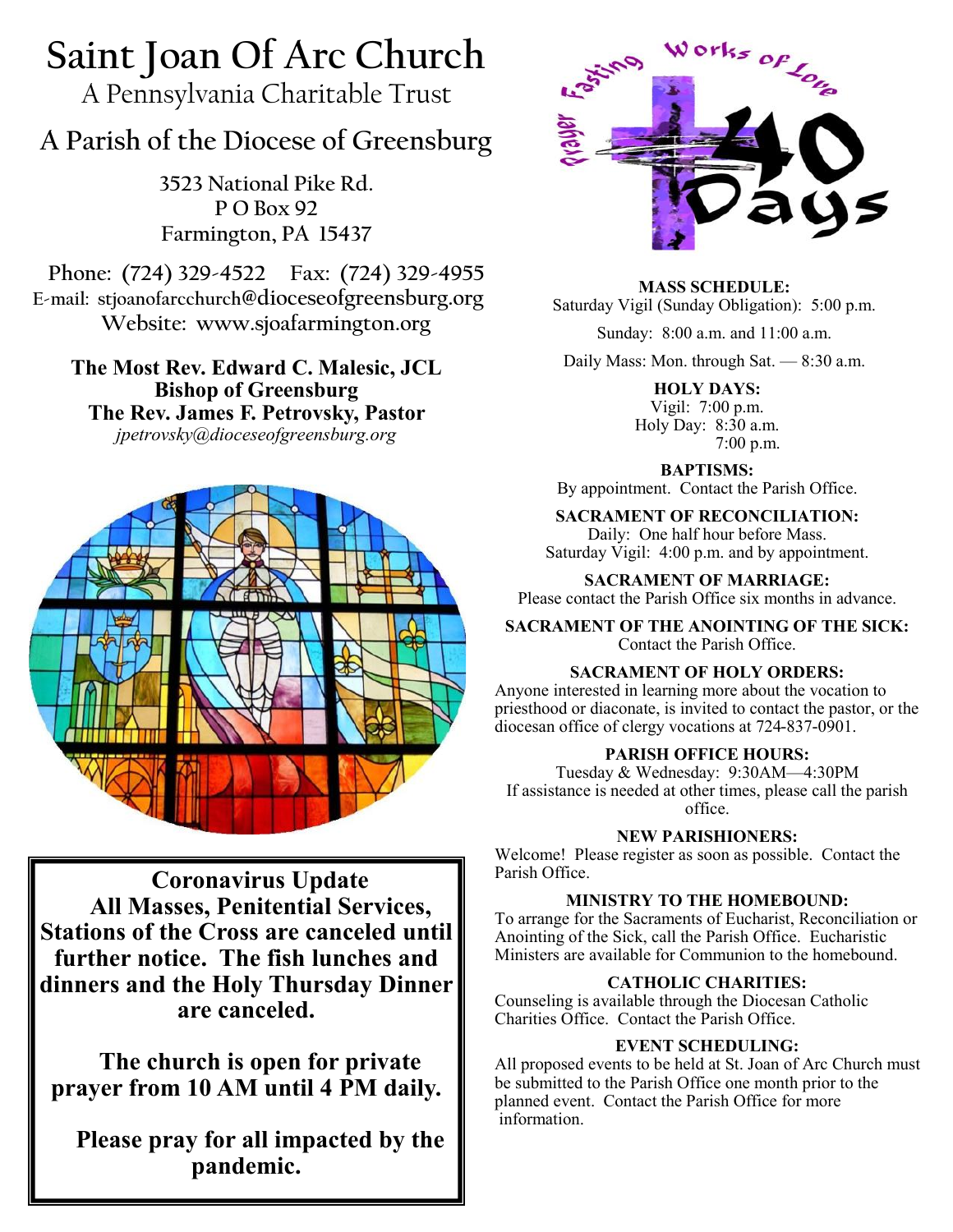| Mass Intentions for the Week                                                                                                                     | Liturgical Ministries Schedule                                                                                                                                                                 |
|--------------------------------------------------------------------------------------------------------------------------------------------------|------------------------------------------------------------------------------------------------------------------------------------------------------------------------------------------------|
| Saturday, Mar. 28 Anticipated-5th Sunday of Lent                                                                                                 | April 4/5, 2019                                                                                                                                                                                |
| 5:00 pmDeceased Chimino & Herman Families<br>Pat Mowen                                                                                           | <b>LECTORS</b>                                                                                                                                                                                 |
| Sunday, Mar. 29-5th Sunday of Lent                                                                                                               |                                                                                                                                                                                                |
|                                                                                                                                                  | <b>EXTRAORDINARY MINISTERS</b>                                                                                                                                                                 |
| Pat Myers & Family                                                                                                                               |                                                                                                                                                                                                |
| The Foutz Family                                                                                                                                 |                                                                                                                                                                                                |
| Monday, Mar. 30                                                                                                                                  | <b>ALTAR SERVERS</b>                                                                                                                                                                           |
| Patrick & Ellen Daugherty                                                                                                                        |                                                                                                                                                                                                |
| Tuesday, Mar. 31                                                                                                                                 | <b>GREETERS</b>                                                                                                                                                                                |
| M/M Mike Davis                                                                                                                                   |                                                                                                                                                                                                |
| <b>Wednesday, Apr.1</b>                                                                                                                          |                                                                                                                                                                                                |
| John & Sue Maykuth                                                                                                                               | $\bigcap$ oly Thursday April 9 @ 7:30 PM                                                                                                                                                       |
| Thursday, Apr. 2                                                                                                                                 |                                                                                                                                                                                                |
| M/M Fred Brenzy                                                                                                                                  | Good Friday April 10@ 1:30 PM<br>Lector                                                                                                                                                        |
| Friday, Apr. 3                                                                                                                                   |                                                                                                                                                                                                |
| M/M Dan Gearing                                                                                                                                  |                                                                                                                                                                                                |
| Saturday, Apr. 4                                                                                                                                 | <b>Thank You for Your Service</b>                                                                                                                                                              |
|                                                                                                                                                  |                                                                                                                                                                                                |
| Saturday, Apr. 4 Anticipated-6th Sunday of Lent                                                                                                  | <b>5th Sunday in Lent</b>                                                                                                                                                                      |
| Charlotte Ghion                                                                                                                                  | 1: Ezekiel 37: 12-14<br>2: Romans 8: 8-11                                                                                                                                                      |
| Sunday, Apr. 5-6th Sunday of Lent                                                                                                                | 3: John 11: 1-45                                                                                                                                                                               |
| Diane Bissell $\&$ Ed Bissell                                                                                                                    | <b>Liturgy of the Word - Meditation:</b><br>In the first reading, God promises life and liberty to the<br>Israelites. In the second reading, Saint Paul reminds the                            |
| Rheba Maust                                                                                                                                      | Romans that they must strive to overcome their sinful natures<br>so as to live in union with Christ. In the Gospel, Jesus raises<br>Lazarus from the dead and makes the bold proclamation that |
| ALL INTENTIONS-BOOK OF PETITIONS                                                                                                                 | those who believe in Him will never die.                                                                                                                                                       |
|                                                                                                                                                  | Focus: Those who believe in Jesus, and walk in His ways,<br>will never die.<br>Our worldly desires bind us up in burial cloths fashioned                                                       |
|                                                                                                                                                  | from our sins that block the will of God from our sight. By                                                                                                                                    |
| Pope Francis—thought for the day (Mar. 29)<br>God's love is free. He asks for nothing in return; all He wants<br>is for His love to be accepted. | putting aside selfish ways and trusting in God's love and<br>mercy, we allow Christ to call us forth from death so that we<br>might lead a resurrected life in the Spirit.                     |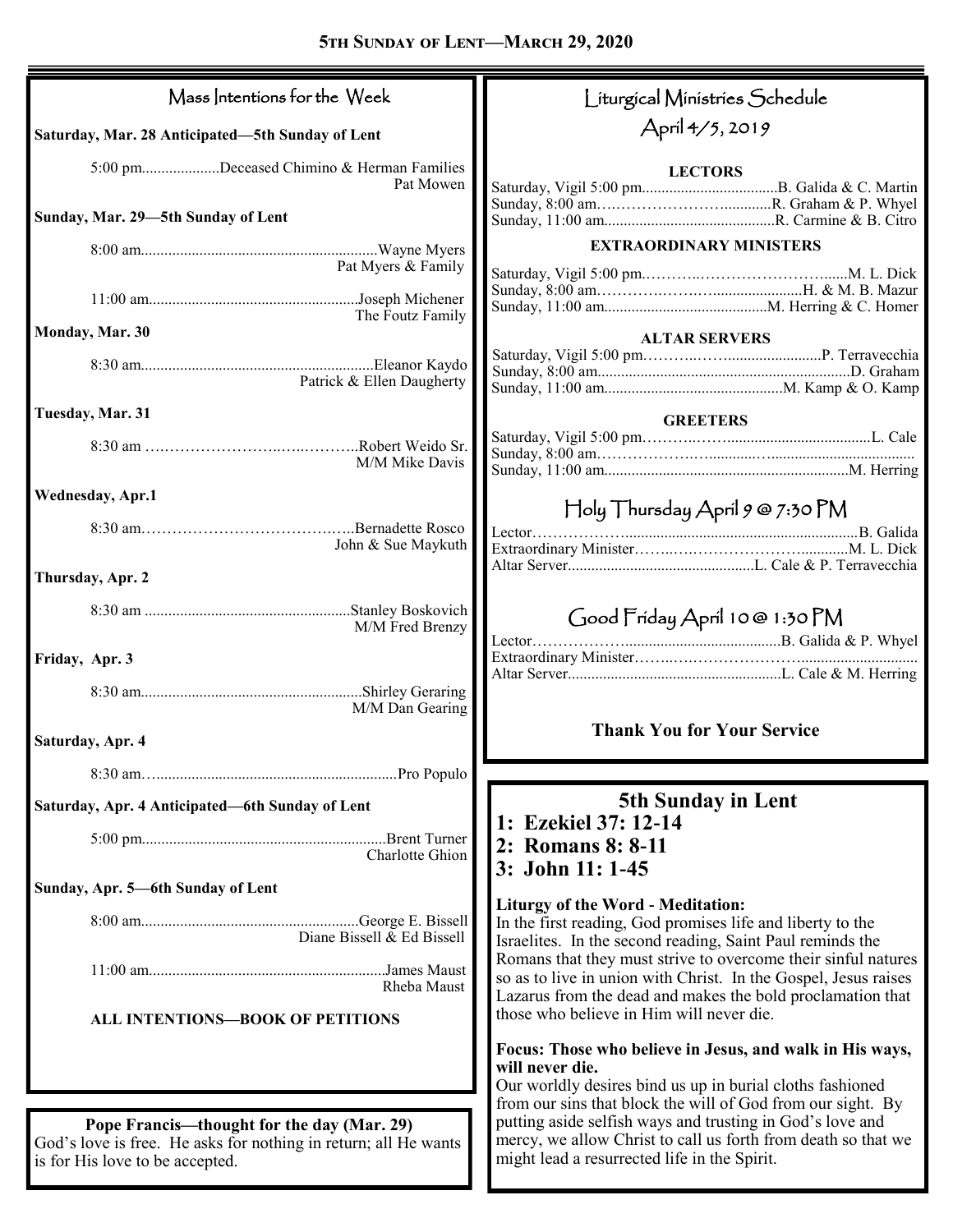| <b>Collection Report for</b>              |          | For the Rest of my Life<br>For the rest of my life, this very special day, God help me to                                      |
|-------------------------------------------|----------|--------------------------------------------------------------------------------------------------------------------------------|
| <b>Sunday, Month 22, 2020</b>             |          | strive to fulfill the best that is within me, knowing that I have                                                              |
| <b>First Collection</b>                   |          | no obligation to attain great wealth or success, only the                                                                      |
| Envelopes Dated Sunday, Month 22, 2020    | \$250.00 | obligation to be true to the highest and best I can be.                                                                        |
| All Other Weekly Offering Envelopes       | 280.00   | For the rest of my life, this very special day, God help me to                                                                 |
| Friends of Saint Joan of Arc And Visitors | 0.00     | never succumb to the fear of failing to embrace adversity as                                                                   |
| <b>Loose Cash and Checks</b>              | 0.00     | a friend who will teach me more about myself than any                                                                          |
| <b>Second Collection</b>                  |          | joyful run of success and good fortune.                                                                                        |
| <b>Extraordinary Expenses</b>             |          | For the rest of my life, this very special day, God help me to<br>remember that failures, even when they occur, are only       |
| Envelopes (All Dates)                     | 85.00    | guides to success, since every discovery of what is false will                                                                 |
| Friends of Saint Joan of Arc and Visitors | 0.00     | lead me to seek after what is true, and every experience                                                                       |
| <b>Loose Cash and Checks</b>              | 0.00     | teaches me some form of error that shall afterward be<br>carefully avoided.                                                    |
| <b>Other</b>                              |          |                                                                                                                                |
| Cemetery Fund                             | 0.00     | For the rest of my life, this very special day, God help me to                                                                 |
| <b>Votive Candles</b>                     | 12.00    | rejoice over what I have, little though it may be, always<br>recalling the of-told tale of the man who was sobbing             |
| Flower Fund - Regular                     | 0.00     | because he had no shoes until, one day, he met a man who                                                                       |
| <b>Easter Flowers</b>                     | 30.00    | had no feet.                                                                                                                   |
| Palm Sunday                               | 40.00    | Apple Seeds                                                                                                                    |
| Holy Thursday                             | 10.00    |                                                                                                                                |
| Good Friday                               | 5.00     | <b>Stumbling Into the Light</b><br>It's not quite Easter, yet having grown up with the                                         |
| Easter                                    | 20.00    | knowledge of the resurrection, I can't help but hear in today's                                                                |
| Donation                                  | 6.50     | readings a foreshadowing of the passion and resurrection.                                                                      |
|                                           |          | Thomas is ready to go to Jerusalem and die with Jesus, the                                                                     |
| <b>TOTAL:</b>                             | \$738.50 | women are faith-filled in the face of death, and Lazarus lies<br>in a tomb, to be restored to life. I know how the story ends, |
|                                           |          | so at some level I'm untroubled by Martha and Mary's grief,                                                                    |

#### **A Prayer of Transformation**

Lord, here I am. I trust that You have an incredible plan for me. Transform me. Transform my life. Everything is on the table. Take what You want to take and give what You want to give. I make myself 100% available to You today. Transform me into the person You created me to be, so I can live the life You envisioned for me at the beginning of time. I hold nothing back. I am 100% available. Lead me, challenge me, encourage me, and open my eyes to all Your possibilities. Show me what it is You want me to do, and I will do it. Amen.

#### **DLA: "Help the Light Shine"**

Help the light shine on parish improvements projects like the installation of energy saving solar-powered lights at St. Bernard Parish, Indiana, PA. Parishes depend on the support of the Diocesan Lenten Appeal to repair structural damages, maintain the grounds and make improvements to help save money in the years to come. Support your parish. "Grow in the Lord" and donate today to the 2020 Diocesan Lenten Appeal at [DioceseofGreensburg.org/GROW.](http://www.dioceseofgreensburg.org/GROW) 

Our parish target this year is \$17,945. To date, we have contributed \$ 9735. Any money in excess of our target will be returned to our parish to be used for our needed kitchen renovation.

what may, unsurprised when Lazarus is raised from the dead. But the season has us linger in the doorway between death and life, to imagine again and again what it is like to have the Spirit breathing life into us, to rise. I recall John Updike's poem "Seven Stanzas at Easter." He warns against seeing the events of the Paschal Mystery as parables or pious legends, of prettying them up to make them more tolerable. Stand at the entrance of the tomb, he says, feel the weight of the rock and hear the grunting of those who struggle to seal it. See a man tied hand and foot in linen emerge, stumbling into the light.

unmoved by Thomas' determination to stick with Jesus come

 Lent or not, I live in this liminal space, believing in the resurrection, hoping that I, too, will be brought back to life in the end, pulled from the depths of sin. Again and again, Jesus calls me, and I stumble out of the tomb into the unbearable light. I might be unsurprised at my rescue, but let me never be anything less than stunned to be breathing again.

 The stories of the events leading to Jesus' passion and resurrection are so familiar it can be hard to hear them afresh. Read through today's gospel. What catches your eye? What surprises you that you haven't thought about in many years?

**Prayer:** We cry to You from the depths O Lord, and beg You to untie the bonds of sin that confine us. Call us into the light, that we might once again proclaim your glory.